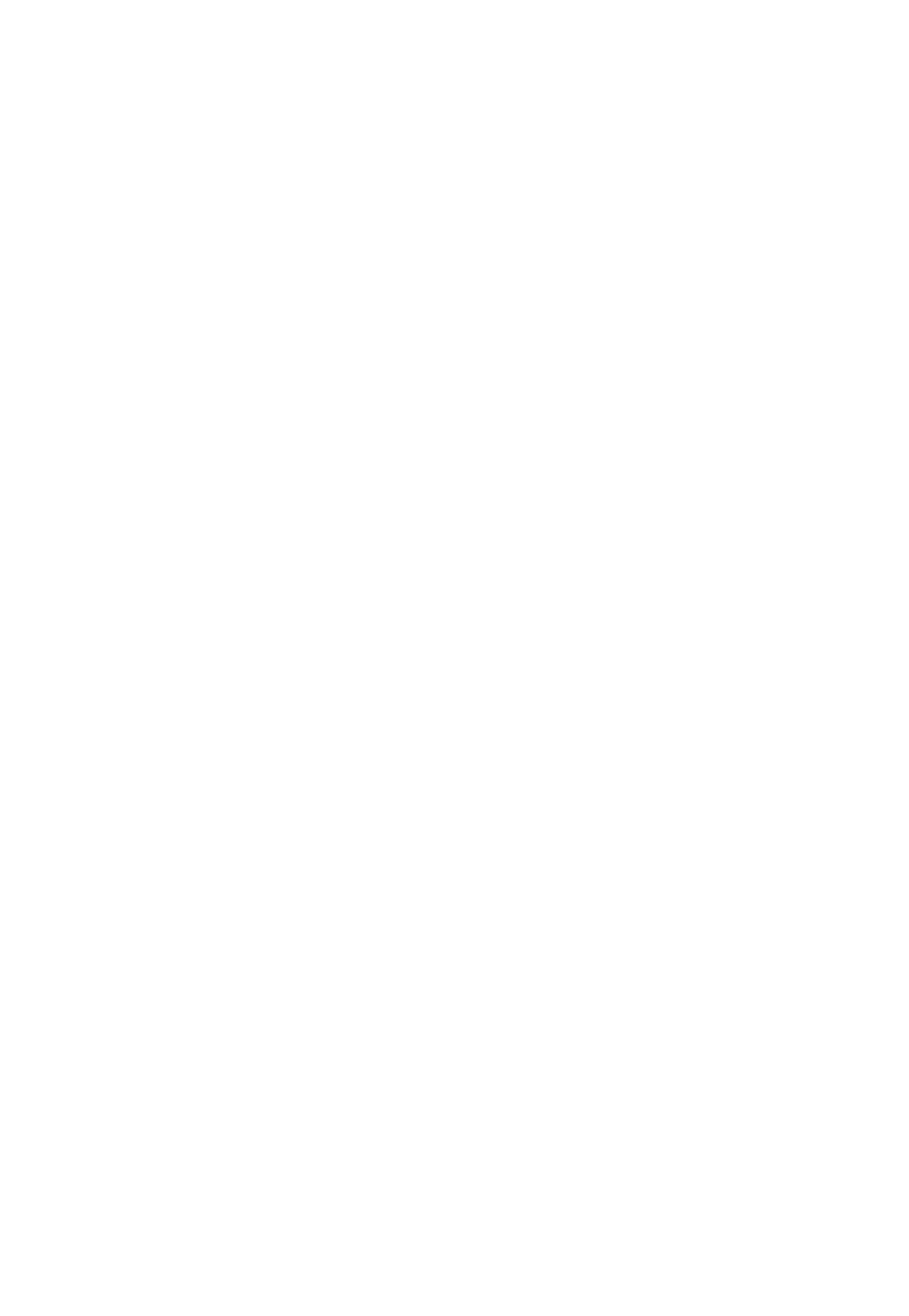UNIVERSITY OF CONNECTICUT, JULY 28, 2015

| Time               | Agenda & Location                        |
|--------------------|------------------------------------------|
| $9:30 \sim 10:40$  | Registration & Poster Session            |
|                    | Laurel Hall Foyer                        |
| $10:40 \sim 11:40$ | Student Talks: Morning Session I         |
|                    | Laurel Hall Rooms 301, 302, 305          |
| $11:40 \sim 11:50$ | <b>Break</b>                             |
| $11:50 \sim 12:50$ | <b>Student Talks: Morning Session II</b> |
|                    | Laurel Hall Rooms 301, 302, 305          |
| $12:50 \sim 1:00$  | Photo-op                                 |
| $1:00 \sim 2:00$   | Lunch                                    |
|                    | Student Union Room 304                   |
| $2:10\sim2:40$     | Panel on applying to graduate schools    |
|                    | Laurel Hall Room 101                     |
| $2:40 \sim 3:40$   | <b>Poster Session</b>                    |
|                    | Laurel Hall Foyer                        |
| $3:40 \sim 4:20$   | <b>Student Talks: Afternoon Session</b>  |
|                    | Laurel Hall Rooms 301, 302, 305          |
| $4:30\sim$         | Departure                                |

## Full schedule

### Participating schools

Amherst · Columbia · Fairfield · Mount Holyoke · Smith  $UConn\,\cdot\,UConn$  Health $\,\cdot\,$ UMass $\,\cdot\,$  Williams $\,\cdot\,$  Yale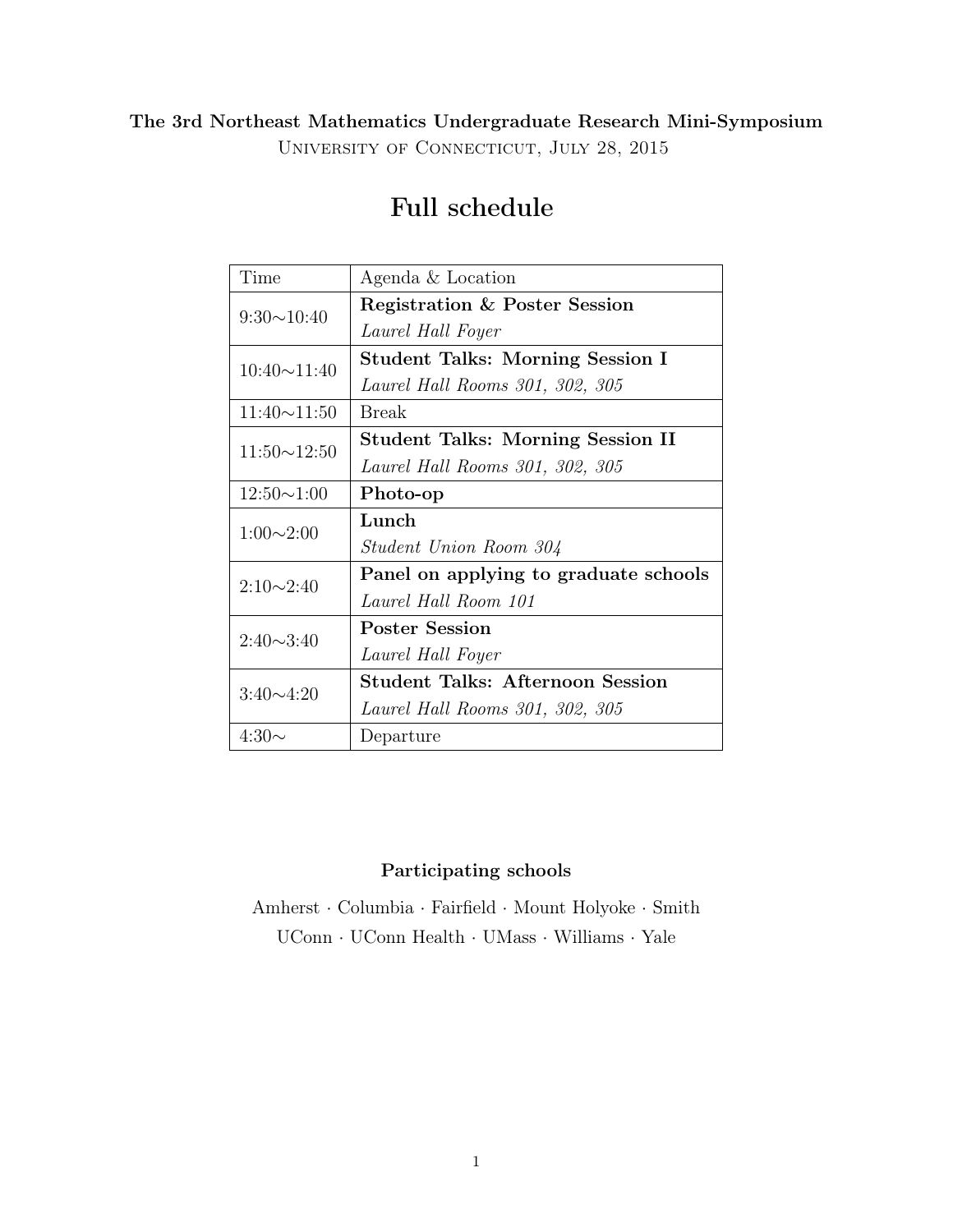University of Connecticut, July 28, 2015

## Schedule of Talks

Morning Session I (10:40∼11:40)

|                                                            | Laurel Hall Room 301 (Session Chair: Joe Chen)                  |  |  |
|------------------------------------------------------------|-----------------------------------------------------------------|--|--|
| Time                                                       | Title & Presenters                                              |  |  |
| $10:40 \sim 11:00$                                         | Limiting distributions for topological Markov chains with holes |  |  |
|                                                            | Ianzano, Meyer, Morfe, Yoo (Fairfield)                          |  |  |
| $11:00{\sim}11:20$                                         | PageRank algorithm for multi-way graph partitioning             |  |  |
|                                                            | Carpenter-Winch, Sayde (Columbia)                               |  |  |
| $11:20 \sim 11:40$                                         | Weighted Graph Partitoning Using PageRank Vectors               |  |  |
|                                                            | Dung, Potter, Shah (Columbia)                                   |  |  |
| Laurel Hall Room 302 (Session Chair: Khrystyna Serhiyenko) |                                                                 |  |  |
| Time                                                       | Title & Presenters                                              |  |  |
| $10:40 \sim 11:00$                                         | Counting subrings of $\mathbb{Z}^N$                             |  |  |
|                                                            | Atanasov, Krakoff, Menzel <i>(Yale)</i>                         |  |  |
| $11:00 \sim 11:20$                                         | Minimal Length Maximal Green Sequences for Type A Quivers       |  |  |
|                                                            | Cormier, Dillery, Resh, Whelan (UConn)                          |  |  |
| $11:20 \sim 11:40$                                         | Combinatorial quantum modular forms                             |  |  |
|                                                            | Ki, Truong Vu, Yang (Amherst)                                   |  |  |
| Laurel Hall Room 305 (Session Chair: Tom Laetsch)          |                                                                 |  |  |
| Time                                                       | Title & Presenters                                              |  |  |
| $10:40 \sim 11:00$                                         | The combinatorics of Borel-fixed sets in a fixed degree         |  |  |
|                                                            | Dennis, Santiago (Mt. Holyoke)                                  |  |  |
| $11:00 \sim 11:20$                                         | <b>Obstructions to Symplectic Embeddings</b>                    |  |  |
|                                                            | Huq-Kuruvilla, Sultani (Columbia)                               |  |  |
| $11:20 \sim 11:40$                                         | Volume estimates for certain hyperbolic 3-dimensional orbifolds |  |  |
|                                                            | Mallepalle, Melby, Vaccaro (Fairfield)                          |  |  |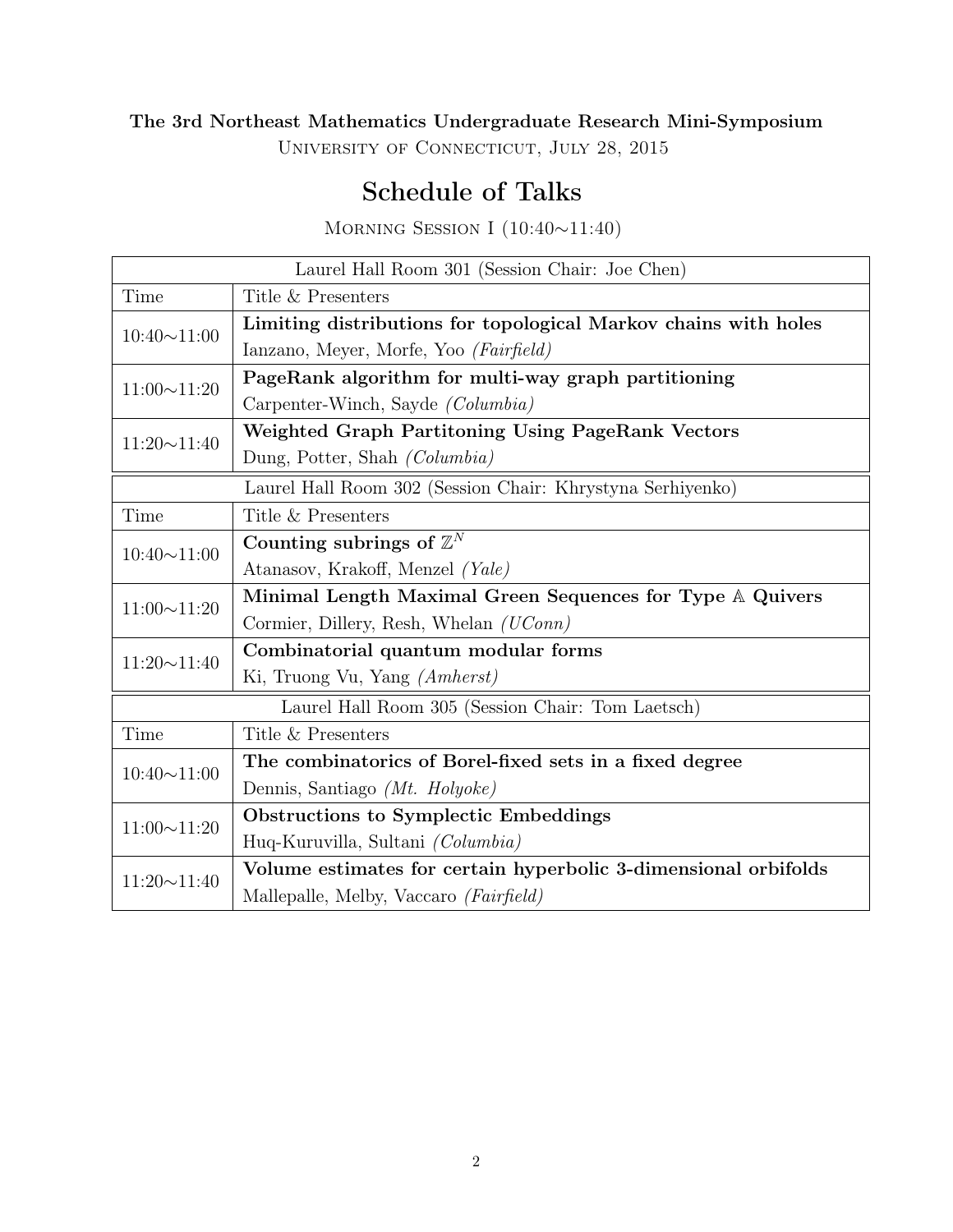UNIVERSITY OF CONNECTICUT, JULY 28, 2015

## Schedule of Talks

Morning Session II (11:50∼12:50)

|                                                       | Laurel Hall Room 301 (Session Chair: Fan Ny Shum)              |  |  |
|-------------------------------------------------------|----------------------------------------------------------------|--|--|
| Time                                                  | Title & Presenters                                             |  |  |
| $11:50 \sim 12:10$                                    | Stochastic Stabilization of Multivariable Systems in C         |  |  |
|                                                       | Majumdar, McCain, O'Connell (UConn)                            |  |  |
| $12:10 \sim 12:30$                                    | On the Numerators of Hurwitz Numbers                           |  |  |
|                                                       | Hamann, Varadaraj <i>(Columbia)</i>                            |  |  |
| $12:30 \sim 12:50$                                    | Relationship of the Hennings and Chern-Simons Invariants For   |  |  |
|                                                       | <b>Higher Rank Quantum Groups</b>                              |  |  |
|                                                       | Cheong, Doser, Gray (Fairfield)                                |  |  |
| Laurel Hall Room 302 (Session Chair: Antoni Brzoska)  |                                                                |  |  |
| Time                                                  | Title & Presenters                                             |  |  |
| $11:50 \sim 12:10$                                    | A Ramsey Theoretic Approach to Function Fields and Quaternions |  |  |
|                                                       | Asada, Manski <i>(Williams)</i>                                |  |  |
| $12:10 \sim 12:30$                                    | <b>Pure Simplicial Complexes and Cones of Divisors</b>         |  |  |
|                                                       | Gunther, Zhang $(Yale)$                                        |  |  |
| $12:30 \sim 12:50$                                    | Magnetic Spectral Decimation on the Diamond Fractal            |  |  |
|                                                       | Hansalik, Loew $(UConn)$                                       |  |  |
| Laurel Hall Room 305 (Session Chair: Ulysses Andrews) |                                                                |  |  |
| Time                                                  | Title & Presenters                                             |  |  |
| $11:50 \sim 12:10$                                    | Counting 10-arcs in the Projective Plane                       |  |  |
|                                                       | Lawrance, Peilen, Weinreich (Yale)                             |  |  |
| $12:10 \sim 12:30$                                    | <b>Fractal Alternating Current Circuits</b>                    |  |  |
|                                                       | Anderson, Davis ( <i>UConn</i> )                               |  |  |
| $12:30 \sim 12:50$                                    | <b>Query Complexity of Mastermind Variants</b>                 |  |  |
|                                                       | Berger, Chute, Stone (Yale)                                    |  |  |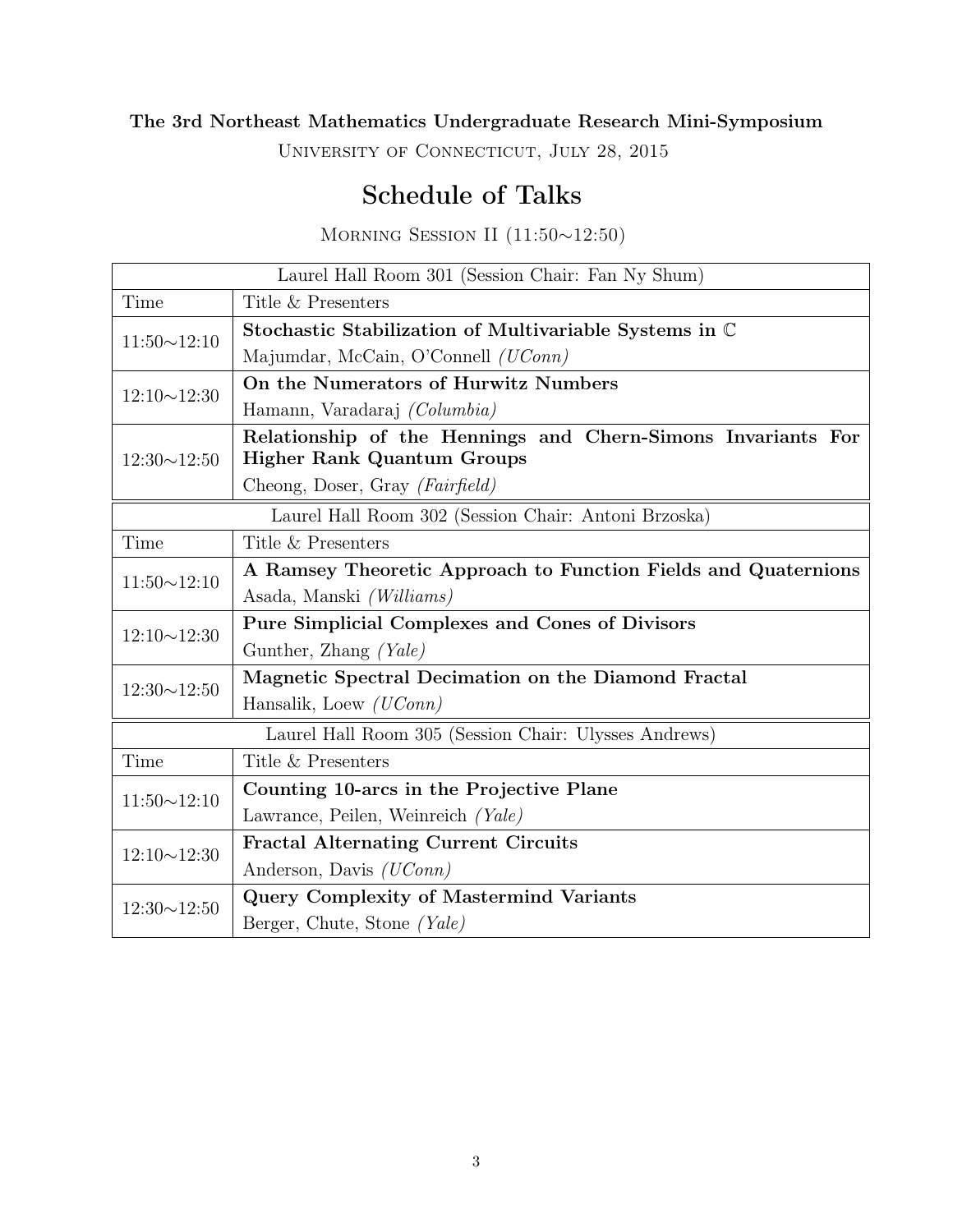UNIVERSITY OF CONNECTICUT, JULY 28, 2015

## Schedule of Talks

Afternoon Session (3:40∼4:20)

| Laurel Hall Room 301 (Session Chair: Susie Kimport) |                                                                                           |  |
|-----------------------------------------------------|-------------------------------------------------------------------------------------------|--|
| Time                                                | Title & Presenters                                                                        |  |
| $3:40 \sim 4:00$                                    | <b>Extensions to Bidding Games</b>                                                        |  |
|                                                     | Gaitonde, Lee, Pasternak (Yale)                                                           |  |
| $4:00 \sim 4:20$                                    | Zero-Bids in a Two Player Product-Mix Auction                                             |  |
|                                                     | Brandfonbrener, Levmore, Zanger-Tishler (Yale)                                            |  |
| Laurel Hall Room 302 (Session Chair: Kyle Evans)    |                                                                                           |  |
| Time                                                | Title & Presenters                                                                        |  |
| $3:40 \sim 4:00$                                    | Investigating the Interplay of Argumentation and Mathematics in<br><b>Classroom Tasks</b> |  |
|                                                     | Brown, Wright <i>(UConn)</i>                                                              |  |
| $4:00 \sim 4:20$                                    | Mathematics and Intercultural Competence in the Middle School                             |  |
|                                                     | Bennett, Brunner <i>(UConn)</i>                                                           |  |
| Laurel Hall Room 305 (Session Chair: Jose Gonzalez) |                                                                                           |  |
| Time                                                | Title & Presenters                                                                        |  |
| $3:40 \sim 4:00$                                    | Geometry of Lattices Under Incompressible Flows: An Application<br>to Molecular Dynamics  |  |
|                                                     | Geraldo <i>(UMass)</i>                                                                    |  |
| $4:00 \sim 4:20$                                    | Generalized Splines over $\mathbb Z$ and $\mathbb Z/m\mathbb Z$                           |  |
|                                                     | Philbin $(Smith)$                                                                         |  |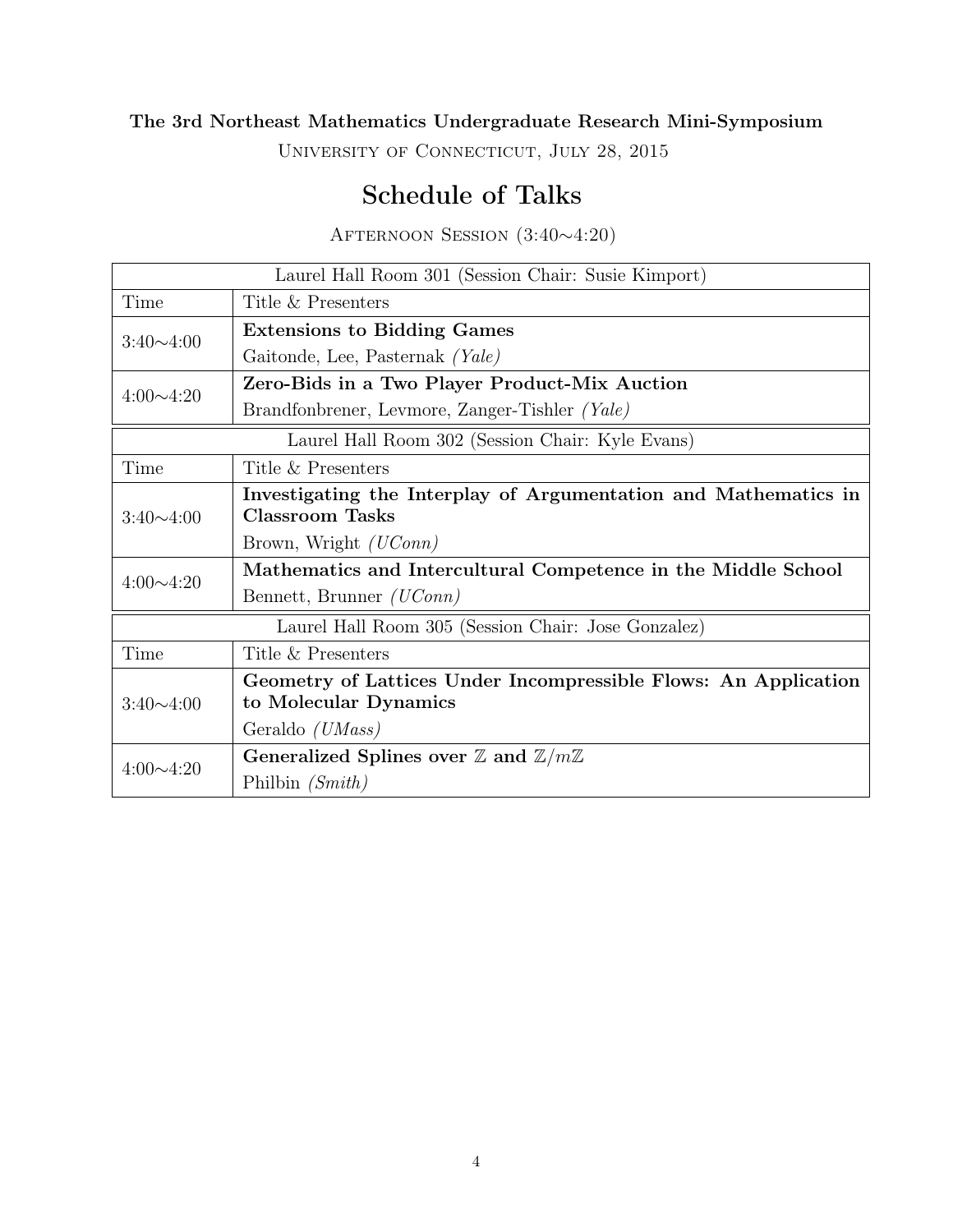University of Connecticut, July 28, 2015

## List of oral presentations

## Combinatorial quantum modular forms (Amherst College)

Caleb Ki, Amherst College Yen Nhi Truong Vu, Amherst College Bowen Yang, Amherst College

#### Abstract

Quantum modular forms, defined by Zagier in 2010, have been studied by many authors including Bringmann, Folsom, Ono, Rhoades, Rolen and others within the last few years. In this talk, we will define new quantum modular forms which are intimately related to strongly unimodal sequences of integers, and will discuss their combinatorial and analytic properties.

## Obstructions to Symplectic Embeddings (Columbia University)

Irit Huq-Kuruvilla, Columbia University Nawaz Sultani, Columbia University

#### Abstract

Ever since Gromov proved his famous nonsqueezing theorem, the question of when can a symplectic manifold be symplectically embedded into another has been widely studied. In this talk, we introduce the basics of sympelctic geometry, the nonsqueezing theorem, and some combinatorial techniques for obstructing the embeddings for sympelctic toric domains. We talk about a theorem of Hutchings regarding these sorts of problems, and the results we obtained from applying this theorem to certain embedding problems.

## On the Numerators of Hurwitz Numbers (Columbia University)

Linus Hamann, Columbia University Srikar Varadaraj, Columbia University

#### Abstract

Hurwitz Numbers are a sequence of rational numbers analogous to Bernoulli Numbers for the field  $\mathbb{Q}(i)$ . A result of Katz completely describes the denominators of these numbers. In this paper, we attempt to carry out the same analysis for the behavior of the numerators. It is revealed that the behavior of a prime in the numerator depends on whether p is congruent to 1 or 3 mod 4, corresponding to the splitting of primes in  $\mathbb{Q}(i)$ . We show that in the case of p congruent to 1 mod 4 the behavior is very similar to that of the sporadic behavior of the primes in the numerator of Bernoulli Numbers. In the case of p congruent to 3 mod 4, a much nicer behavior is revealed and an explicit formula is proven.

Organizers' note: Also see the poster presentation by Kevin Choi (Columbia) and Xin Xu (Columbia).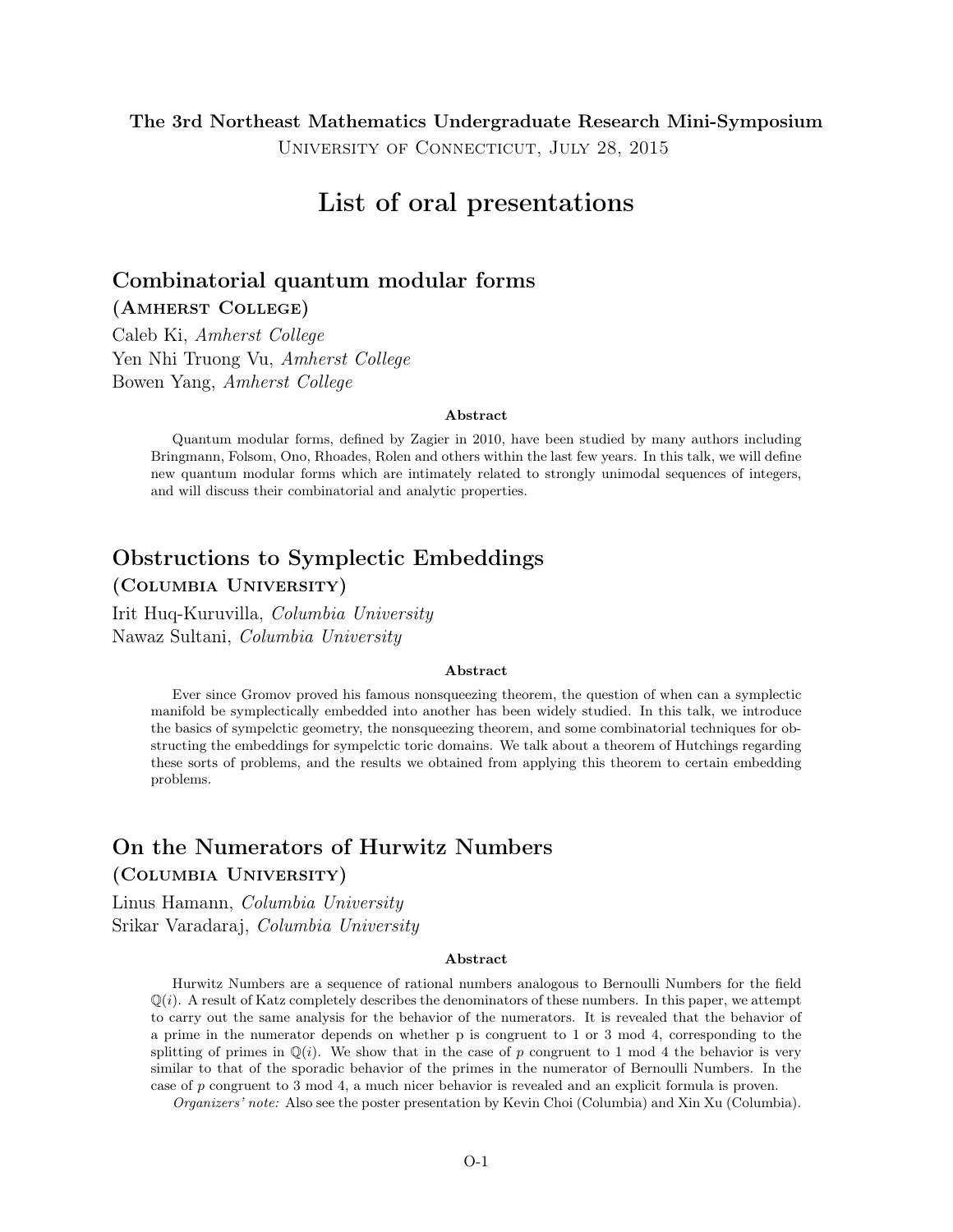## PageRank algorithm for multi-way graph partitioning (Columbia University)

Louisa Carpenter-Winch, Columbia University Roxane Sayde, Barnard College

#### Abstract

In order to detect underlying community structure in graphs, one can partition them into highly connected subgraphs. Google's PageRank algorithm is a local method of making a cut that is both sparse and balances the volume of two subgraphs. We analyze an iterated version of the algorithm for multi-way graph partitioning, as it performs on graphs generated with the stochastic block model.

## Weighted Graph Partitoning Using PageRank Vectors (Columbia University)

Nguyen Chi Dung, Columbia University Greyson Potter, Columbia University Hardik Shah, Columbia University

#### Abstract

The problem of local graph partitioning for unweighted graphs through the use of PageRank vectors has been well explored. In this presentation, we'll state some parallel results for the weighted graph case, and talk about some of the difficulties that occur when trying to implement the Approximate PageRank vector algorithm for weighted graphs. We provide guarantees on the conductance and volume of the support of the partition equivalent to those of the unweighted case, and some relatively sharp bounds on the runtime of the algorithm.

## Limiting distributions for topological Markov chains with holes (Fairfield University)

Christopher Ianzano, SUNY Stonybrook Philip Mayer, Fairfield University Peter Morfe, Cooper Union Elizabeth Yoo, Columbia University

#### Abstract

Open dynamical systems are models of physical systems in which mass or energy is allowed to escape from the system. Central questions involve the existence of conditional equilibria (measures that are invariant under the dynamics conditioned on non-escape) which can be realized as limiting distributions under the dynamics of the open system. We study this problem in the context of topological Markov chains, which are a class of symbolic dynamical systems with a wide variety of applications. Under a combinatorial condition on the Markov chain and for positive recurrent potentials, we prove the existence (and uniqueness in a certain class) of limiting distributions which represent conditional equilibria for the open system. We also prove a relation between the escape rate from the system and the entropy on the survivor set (the set of points that never enters the hole).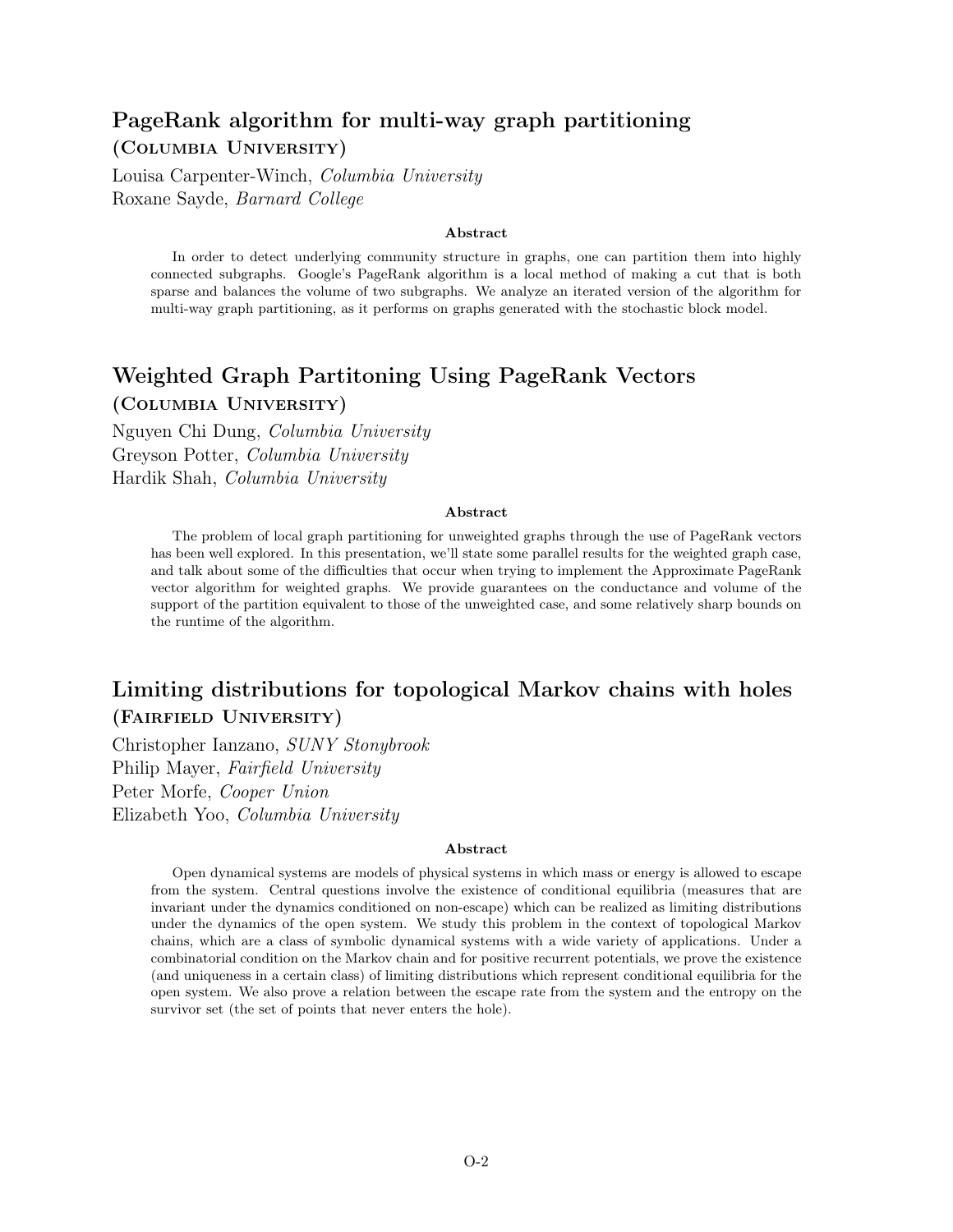## Relationship of the Hennings and Chern-Simons Invariants For Higher Rank Quantum Groups

(Fairfield University)

Winston Cheong, Rowan University Alex Doser, Iowa State University McKinley Gray, SUNY Geneseo

#### Abstract

The Hennings and Chern-Simons invariants are two different invariants of three-manifolds, i.e. tools for distinguishing three-dimensional spaces, which can be constructed by similar means from the same starting point, an algebraic object called a quantum group. The latter is reasonably well understood and deeply connected to important physics, but the former is quite mysterious. Recently Chen, Yu and Zhang were able to show that these two invariants had a simple relationship, in fact that the second determines the first, when the invariants are constructed from the simplest quantum group. We partially generalized this result for arbitrary quantum group, showing that the invariants agree on an important subclass of three-manifolds, integral homology three-spheres.

## Volume estimates for certain hyperbolic 3-dimensional orbifolds (Fairfield University)

Jessica Mallepalle, Arcadia University Joseph Melby, University of Minnesota, Morris Jennifer Vaccaro, Olin College of Engineering

#### Abstract

A hyperbolic 3-orbifold is a 3-dimensional space with a geometric structure that obeys the laws of hyperbolic geometry. A key invariant of a hyperbolic 3-orbifold is its hyperbolic volume. For this project, we use estimation techniques due to Agol, Storm, and Thurston to provide lower bounds on the volume of a class of hyperbolic 3-orbifolds, based on whether they contain certain types of 2-dimensional hyperbolic suborbifold.

## The combinatorics of Borel-fixed sets in a fixed degree (Mount Holyoke College)

Rose Dennis, Mount Holyoke College Cecily Santiago, Mount Holyoke College

#### Abstract

We use polynomials to model many phenomena in the natural world. Monomials are polynomials with one term, and their study can reveal properties of polynomial functions. We focus on sets of monomials that satisfy the Borel property, called Borel-fixed sets.

If for any monomial m in n variables  $x_1 > x_2 > ... > x_n$  in a set S, whenever  $x_j | m$  and  $x_i > x_j$ ,  $m \frac{x_i}{x_j}$ is also in S, then we say that S satisfies the Borel property. We refer to S as a Borel-fixed set. Expanding our knowledge of Borel-fixed sets may translate to a better understanding of polynomial functions.

Our research investigates the structure of Borel-fixed sets in terms of partial ordering. We demonstrate that the partially ordered set of all monomials of degree  $d$  in  $n$  variables is a lattice, and is graded with rank function  $r(m = x_1^{a_1} x_2^{a_2} ... x_n^{a_n}) = \sum^n$  $(i-1)a_i$ . Additionally, we consider methods for counting the

 $i=1$ number of Borel-fixed sets of degree d in n variables, and show that there are  $d+1$  Borel-fixed sets of degree d in two variables and  $2^{d+1} - 1$  Borel-fixed sets of degree d in three variables.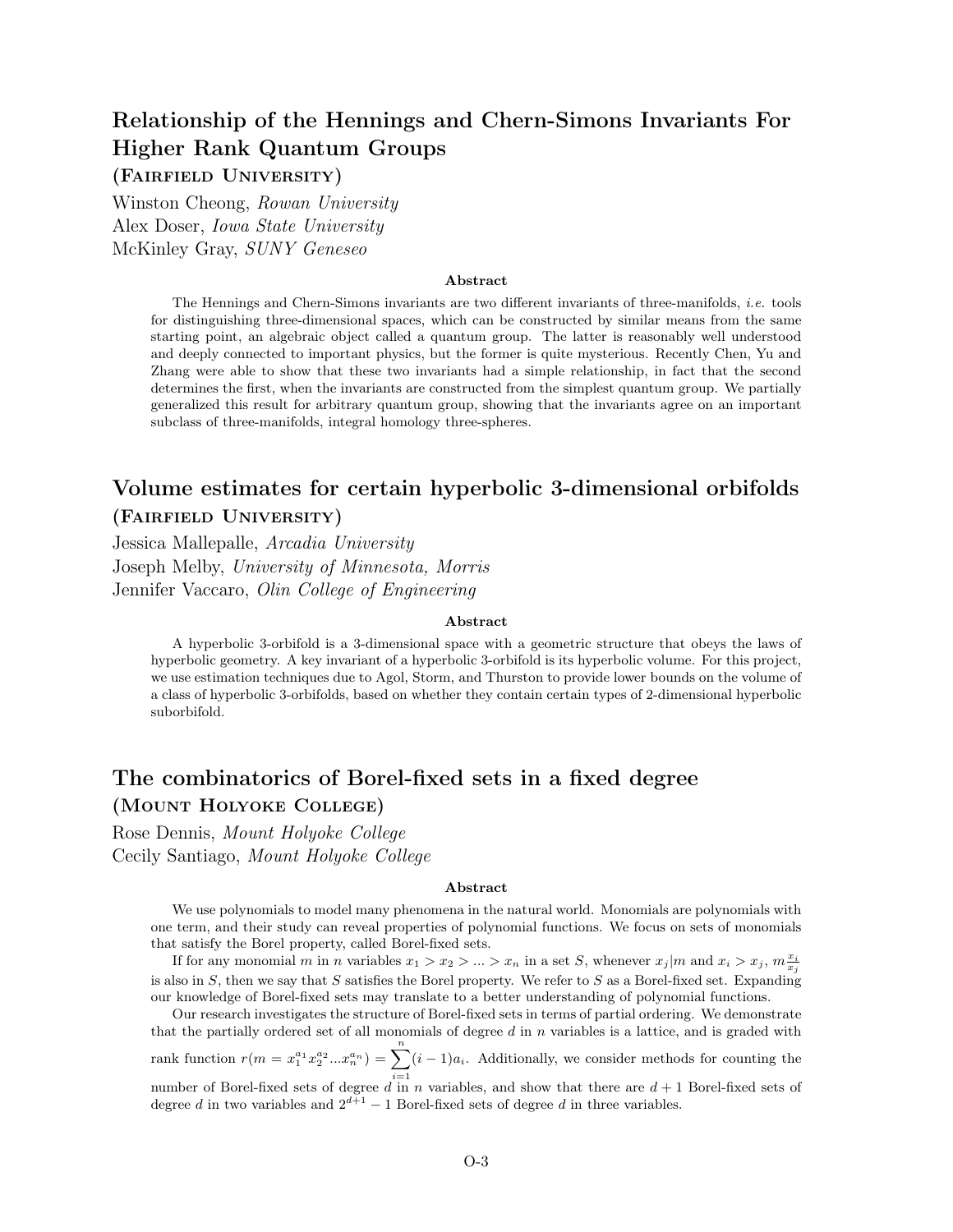## Generalized Splines over  $\mathbb Z$  and  $\mathbb Z/m\mathbb Z$ (Smith College)

McCleary Philbin, Smith College

#### Abstract

Fix a ring,  $R$ , and label the edges of a connected graph,  $G$ , with ideals in  $R$ . A generalized spline on G over  $R$  is a set of vertex labels in  $R$  that satisfy the condition that whenever two vertices are joined by an edge, the labels on those vertices differ by a multiple of the label on the edge by which they are joined. The collection of all splines on G forms a module, the specifics of which vary significantly depending on our choice of R. In this talk, we give a survey of recent work on generalized splines in two closely related cases: when our ring is  $\mathbb Z$  and when it is  $\mathbb Z/m\mathbb Z$ .

## Fractal Alternating Current Circuits

(University of Connecticut)

Loren Anderson, North Dakota State University Hannah Davis, University of Minnesota

#### Abstract

The infinite ladder inductor-capacitor (LC) circuit, explored by Feynman, was historically used as a prototypical model for wave propagation in one dimension. We construct and analyze the properties of analogous ladder circuits based on self-similar graphs. Fractal circuits involving pure resistors have been well studied; therefore, we examine the more complicated case involving inductors and capacitors, which have complex impedances.

To this end, we consider modified Sierpinski Gasket ladders and Hanoi Tower-like circuits. In each case, we compute the effective impedance of the infinite circuit using Kirchhoff's circuit laws. From this, we are able to determine the filter condition - the parameters for which the effective impedance has a positive real part - which implies that a traveling wave on the circuit will attenuate. We also derive a harmonic extension algorithm which enables us to solve the potential problem on any level of the circuit. Finally, we find the energy forms corresponding to real and complex power dissipation on these circuits and verify that they obey the laws of energy conservation. Our discussion of energy forms on these fractal circuits serves as a springboard for analyzing the more difficult problem of wave propagation on fractals.

## Investigating the Interplay of Argumentation and Mathematics in Classroom Tasks

(University of Connecticut)

Megan Brown, University of Dayton Grace Wright, Bates College

#### Abstract

In this presentation, we will discuss the results of a study motivated by the current emphasis on argumentation in the new Common Core State Standards of Mathematics. In particular, we focused on tasks that address the third Standard for Mathematical Practice that highlights argumentation as an expertise all students should develop. Our data consists of 157 tasks from 40 elementary and high school teachers participating in a professional development program focused on mathematical argumentation. We analyzed how argumentation affects the cognitive demand levels of the tasks, as well as how argumentation detracts or contributes to the mathematical content in the tasks. Our findings show a change in cognitive demand levels when tasks were analyzed with and without the argumentation component. In addition, five different themes emerged from our analysis with regards to the interplay of argumentation and mathematical concepts, some of which were common across elementary and high school tasks.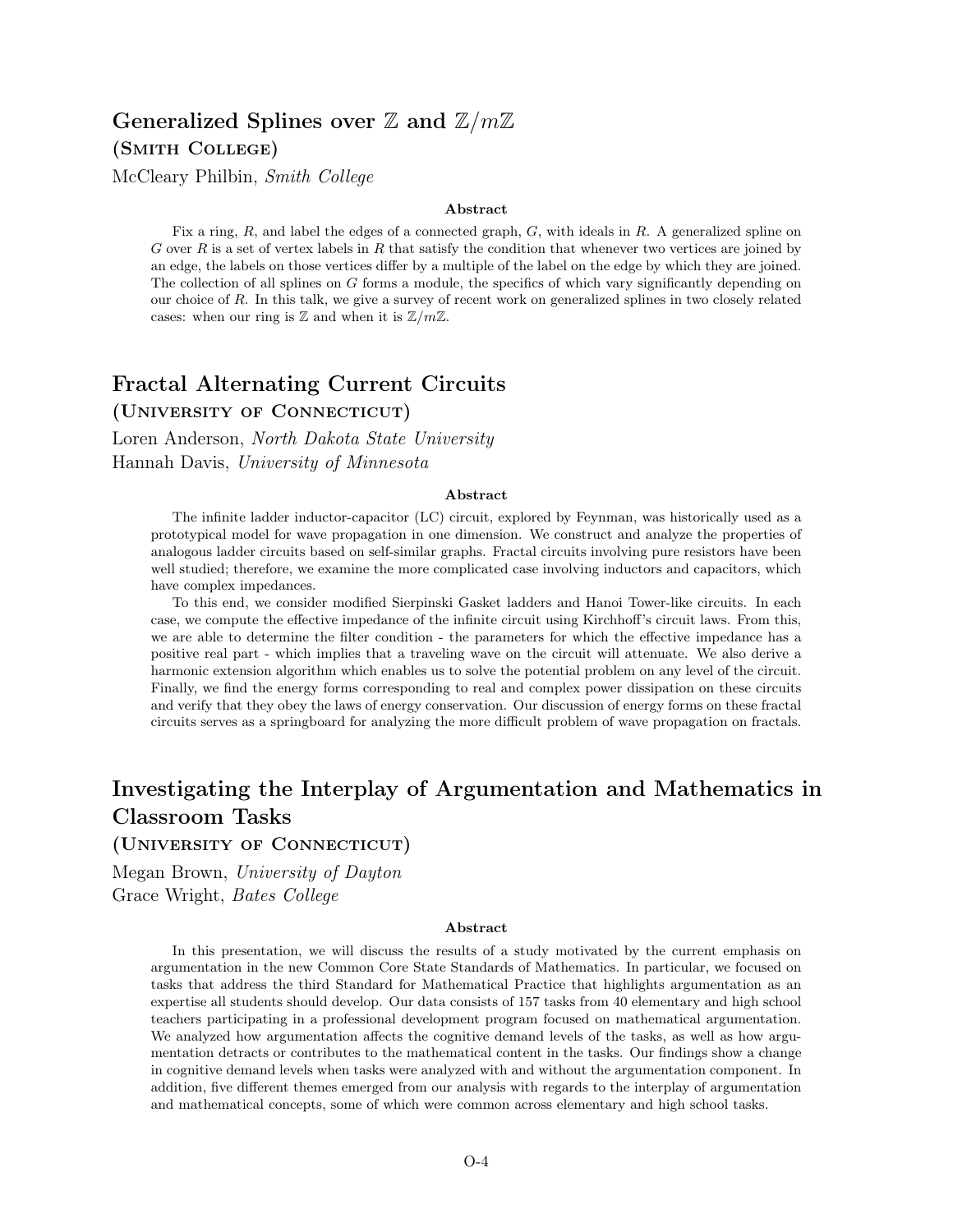## Magnetic Spectral Decimation on the Diamond Fractal (University of Connecticut)

Madeline Hansalik, Texas A&M University Stephen Loew, Coe College

#### Abstract

The Laplacians for a large class of self-similar fractals and fractal graphs exhibit a property called spectral decimation, in which the spectra of different levels of approximation are related by a dynamical system involving a rational function. Expanding upon the work of Malozemov and Teplyaev [1], we extend some aspects of the spectral decimation method from the Laplacian operator to a magnetic Laplacian operator, and use this to numerically investigate properties of the magnetic spectrum of this operator on the diamond fractal. In particular, we identify the correct unitary transformations and projections to obtain the aforementioned rational functions.

[1] Leonid Malozemov, Leonid; Teplyaev, Alexander "Self-Similarity Operators, Operators, and Dynamics." Mathematical Physics, Analysis and Geometry Volume 6, Issue 3 (2003). Organizers' note: Also see the poster presentation by Aubrey Coffey (Agnes Scott).

### Mathematics and Intercultural Competence in the Middle School (University of Connecticut)

Christopher Bennett, Sacred Heart University Megan Brunner, SUNY Geneseo

#### Abstract

As today's world becomes increasingly globalized, there exists a greater need to develop intercultural competence (ICC) in children through education. Through a partnership with the Farmington (CT) School District, three interdisciplinary units were designed to develop ICC in sixth grade students, but lack assessment tools that track this development over the course of a school year. With a focus on Michael Byram's model of ICC, we created two assessment tools - a survey to assess attitudes towards and knowledge of cultures and learning across content areas, and a rubric to assess interactions and reflections - that we plan to use in Farmington in the upcoming year. We are also interested in the relationship between math and ICC, and created lesson plans for 3rd, 6th, and 9th grades that serve as an example and incorporate ICC and the Common Core standards.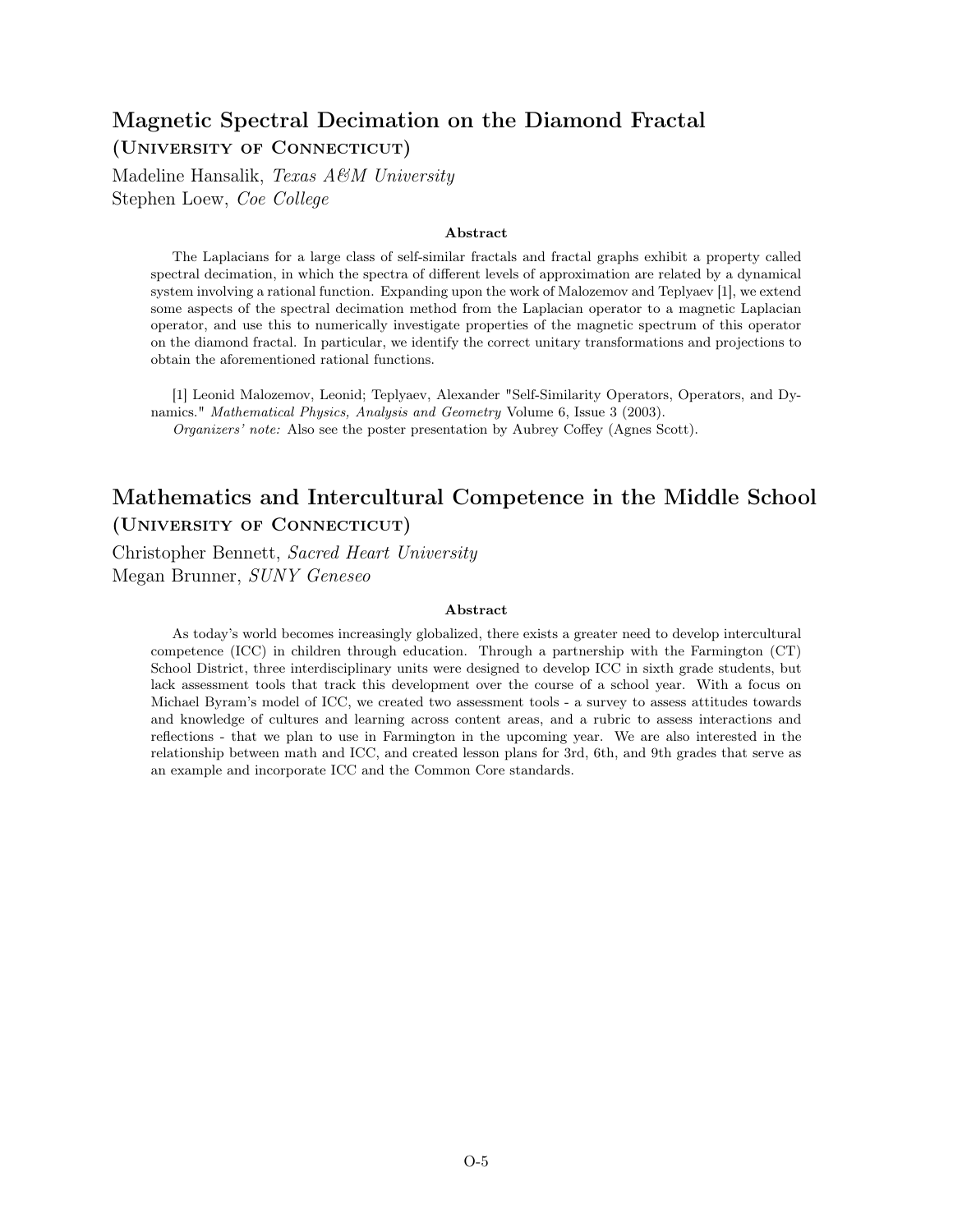## Minimal Length Maximal Green Sequences for Type A Quivers (University of Connecticut)

Emily Cormier, Bowdoin College Peter Dillery, University of Virginia Jill Resh, Roger Williams University John Whelan, Vassar College

#### Abstract

The study of maximal green sequences (MGS) is motivated by string theory, in particular Donaldson-Thomas invariants and the BPS spectrum. This concept can also be examined through the framework of  $\tau$ -tilting modules in representation theory. It is known that triangulations of disks with no punctures yield type A quivers. B. Keller introduced green mutations and the corresponding MGS's. These sequences can be studied both through the combinatorial transformations of directed graphs as well as through triangulations of disks.

Our research focuses on maximal green sequences of minimal length for quivers mutation equivalent to type A quivers. It is known that each acyclic quiver has at least one minimal length MGS of length  $n$ , where n is the number of vertices in the quiver. First, we define an algorithm that produces such a sequence of mutations for any given acyclic type A quiver. For cyclic type A quivers, we define an algorithm that produces an MGS of length  $n + t$  where n is the number of vertices and t is the number of 3-cycles in a quiver. We then proceed to show that  $n + t$  is always the minimal length of MGS's corresponding to any type A quiver.

## Stochastic Stabilization of Multivariable Systems in C

(University of Connecticut)

Rajeshwari Majumdar, University of Connecticut Heather McCain, Schreiner University Dylan O'Connell, Haverford College

#### Abstract

When a single-variable complex-valued polynomial Ordinary Differential Equation (ODE) has trajectories blowing up in finite time (which we will refer to as explosions), the addition of a suitable complex-valued Brownian motion can stabilize the trajectories from any initial condition in C toward the stable fixed point with probability 1. However, much less is understood about the analogous stochastic stabilization problem in higher dimensions. To that end, we investigate a prototype multivariable system of ODEs in  $\mathbb{C}^2$  of the form

$$
\begin{cases} \n\dot{z}_t = -\nu z_t + \alpha z_t w_t \\
\dot{w}_t = -\nu w_t + \beta z_t w_t \quad \text{where } \alpha, \beta \in \mathbb{R}, \ \nu \in \mathbb{R}^+ \\
z_0 \in \mathbb{C}, \ w_0 \in \mathbb{C} \n\end{cases}
$$

which admits explosive solutions. We found that by performing a coordinate transformation, our system can be reduced to a quasi-1-dimensional ODE; this modification enables us to identify necessary and sufficient conditions for an additive Brownian noise to stabilize the system. These conditions have been verified numerically, and rigorous proofs are forthcoming.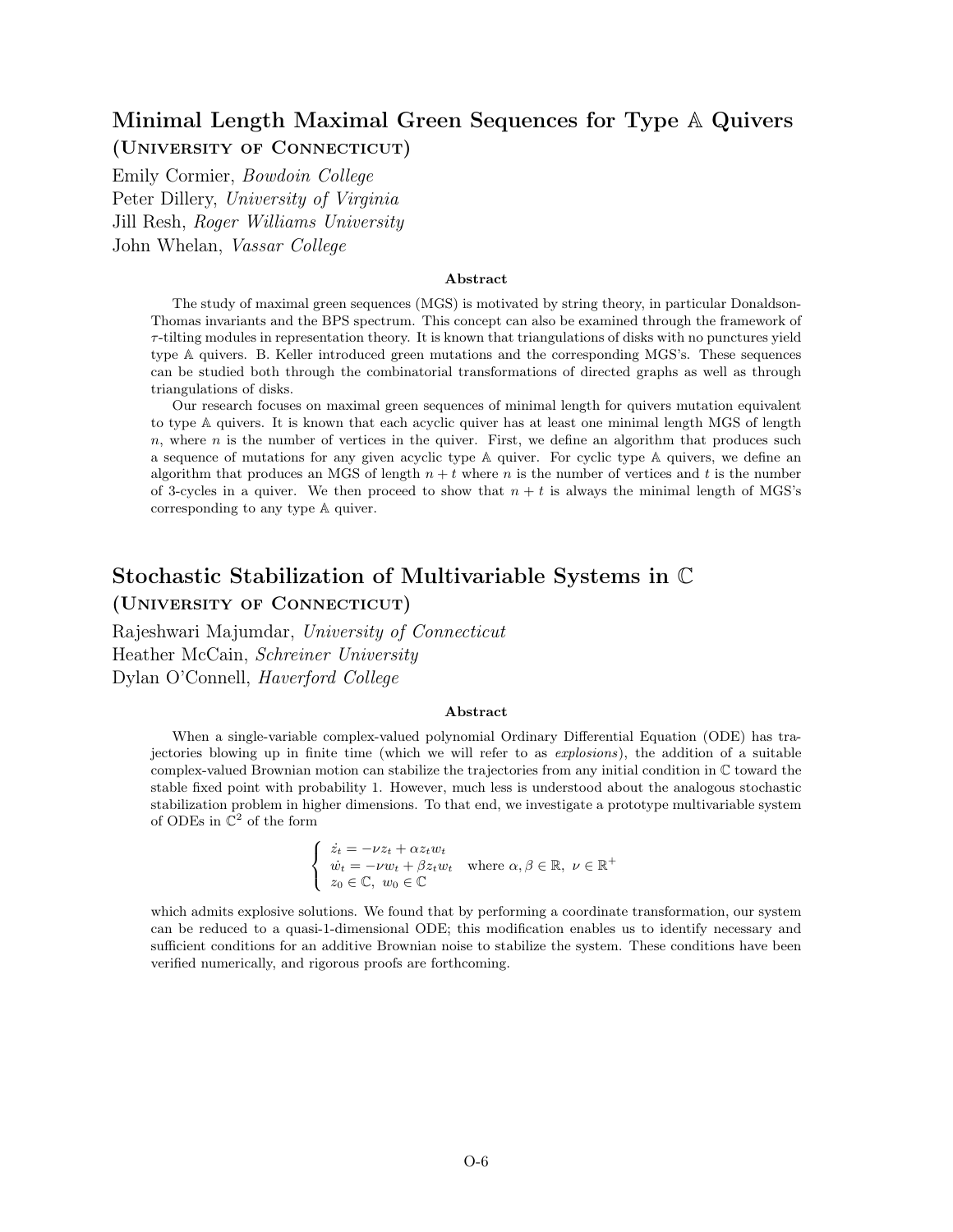## Geometry of Lattices Under Incompressible Flows: An Application to Molecular Dynamics

#### (UNIVERSITY OF MASSACHUSETTS, AMHERST)

Abdel Kader Geraldo, University of Massachusetts, Amherst

#### Abstract

We consider the problem of lattices deforming under incompressible flow that arises when simulating fluid flow at a molecular level. The lattices considered define the simulation domain and its periodicity. For certain choices lattice orientation, the simulation can break down after a finite amount of time as a particle and its periodic replicas approach arbitrarily close. We will talk about how this is avoided in general cases and discuss an extension to degenerate flows.

## A Ramsey Theoretic Approach to Function Fields and Quaternions (Williams College)

Megumi Asada, Williams College Sarah Manski, Kalamazoo College

#### Abstract

Ramsey theory concerns itself with how large a set needs to be for a certain structure to arise. The classic Friends and Strangers problem asks how many people need to be at a party to guarantee 3 mutual friends or 3 mutual strangers. Ramsey theory can also be applied to understanding the structure of algebraic rings. Rankin's 1961 paper formed a bridge between Ramsey Theory and Number Theory by greedily constructing a set of integers avoiding 3-term geometric progressions. This was generalized last year to integer rings of number fields. In our work, we resolve analogous problems for polynomials over finite fields and quaternions in the Hurwitz order.

We construct, for any  $\mathbb{F}_q[x]$ , a large greedy set of polynomials free of 3-term progressions. We also give upper and lower bounds on the supremum of upper densities of 3-term progression-free sets. Next, we apply this problem to the Hurwitz Quaternions, where the loss of commutativity greatly complicates the arguments and affects the limiting behavior. Though most famous for their applications in physics and geometry, the Hurwitz order of quaternions possesses other interesting algebraic properties. The non-commutative ring contains 24 units and an interesting Metacommutation Problem that allows prime factorizations of quaternions that aren't unique in the classical sense of the integers. We construct maximally sized sets of Hurwitz quaternions that avoid geometric progressions up to units.

Joint with Eva Fourakis, Eli Goldstein, Nathan McNew, Steven J. Miller, and Gwyn Moreland.

### Counting 10-arcs in the Projective Plane (Yale University)

## Rachel Lawrence, Yale University

Luke Peilen, Yale University Max Weinreich, Yale University

#### Abstract

An *n*-arc in the projective plane over a finite field is a collection of *n* distinct points in the plane, no three of which lie on a line. Formulae for the number of *n*-arcs in  $\mathbb{P}^2(\mathbb{F}_q)$  are known only through  $n = 9$ . Building on the work of D. Glynn, we exhibit the 151 unique projective  $[10<sub>3</sub>, n<sub>3</sub>]$ -superfigurations, and find conditions on q which determine the number of occurrences of each in  $\mathbb{P}^2(\mathbb{F}_q)$ . Using these results, we determine an expression for the number of 10-arcs in  $\mathbb{P}^2(\mathbb{F}_q)$ .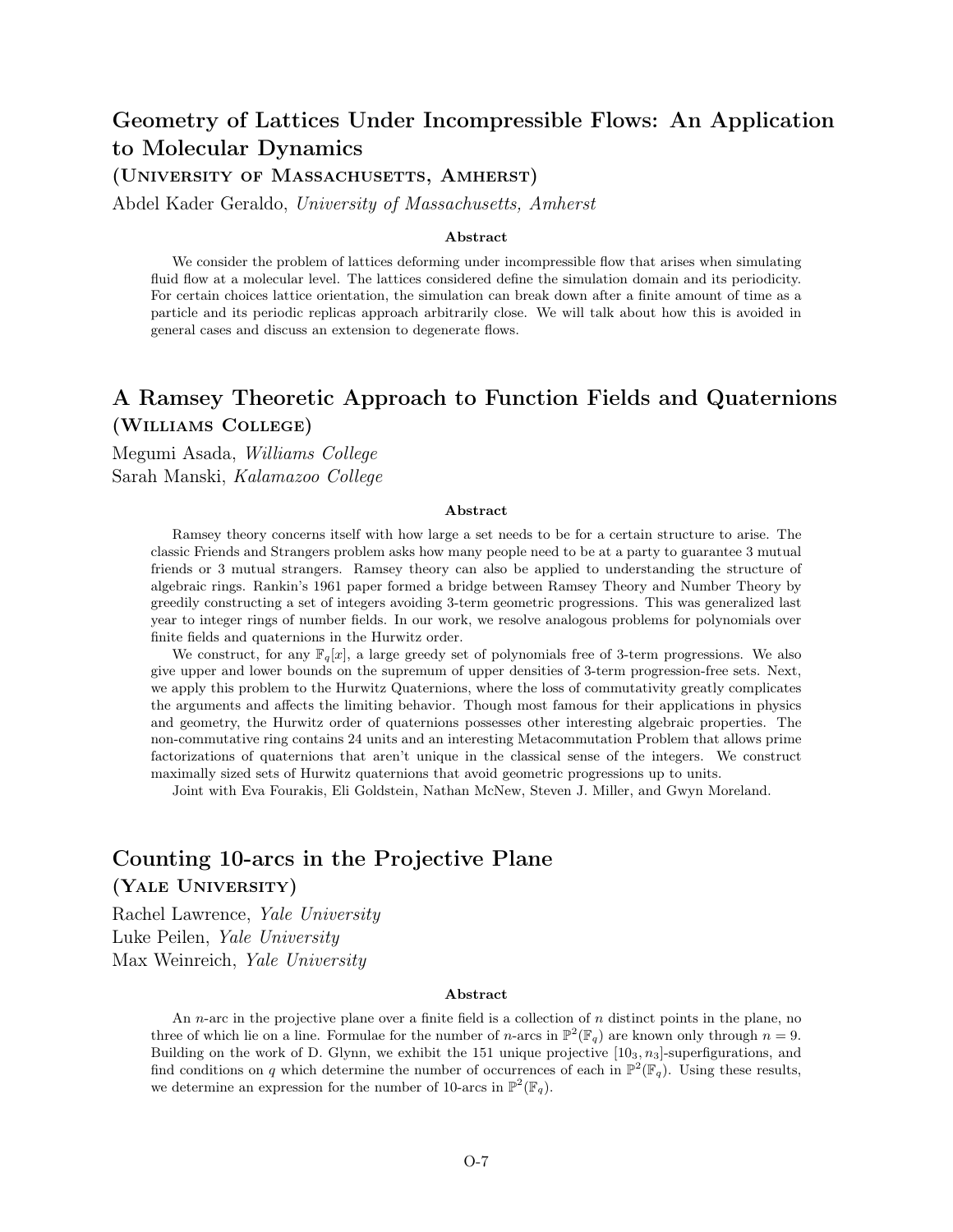## Counting subrings of  $\mathbb{Z}^N$ (Yale University)

Stanislav Atanasov, Yale University Benjamin Krakoff, Yale University Julian Menzel, Yale University

#### Abstract

We study subrings of finite index of  $\mathbb{Z}^N$ , where the addition and multiplication and componentwise. If we denote by  $f_n(k)$  the number of subrings of index k, we find a formula for all integers k that are not divisible by a 7-th power of a prime, thus extending a result due to Liu. We also show serious advances towards the computation of the generating function  $A_5(p,x) = \sum_{e=0} f_5(p^e)x^e$ , which is the first outstanding case. We also investigate the number of subrings of  $\mathbb{Z}[x]/x^n$ , and compute the number of subrings of index  $k$  for all integers  $k$  not divisible by a 4-th power of a prime.

## Extensions to Bidding Games (Yale University)

Jason Gaitonde, Yale University Seung Hyun Lee, Yale University Charlie Pasternak, Yale University

#### Abstract

Traditional bidding games are combinatorial games in which two players, rather than alternating moves, instead bid in a first-price auction for the right to choose who moves next. We explore two distinct variants of these games. First, to capture the effect of complementary moves, we analyze bidding games in which the auction for the next move is replaced by a combinatorial auction for the next  $k$ moves. We find optimal strategies for these games and prove that, as in traditional bidding games, these games have a winning strategy for almost all distributions of money. Second, we examine bidding games with more than two players. We prove structural results about distributions where players have winning strategies, particularly when the game has generic winning strategies.

## Pure Simplicial Complexes and Cones of Divisors (Yale University)

Elijah Gunther, Yale University Olivia Zhang, Yale University

#### Abstract

We study the cone of pseudoeffective divisors of  $\overline{M}_{0,n}$ , a blow up of projective space. Following the work of Doran, Giansiracusa, and Jensen, we investigate pure-dimensional simiplicial complexes in order to better understand the minimal generators of this cone. Our work primarily relies on combinatorial, topological, and linear algebraic methods along with computer work.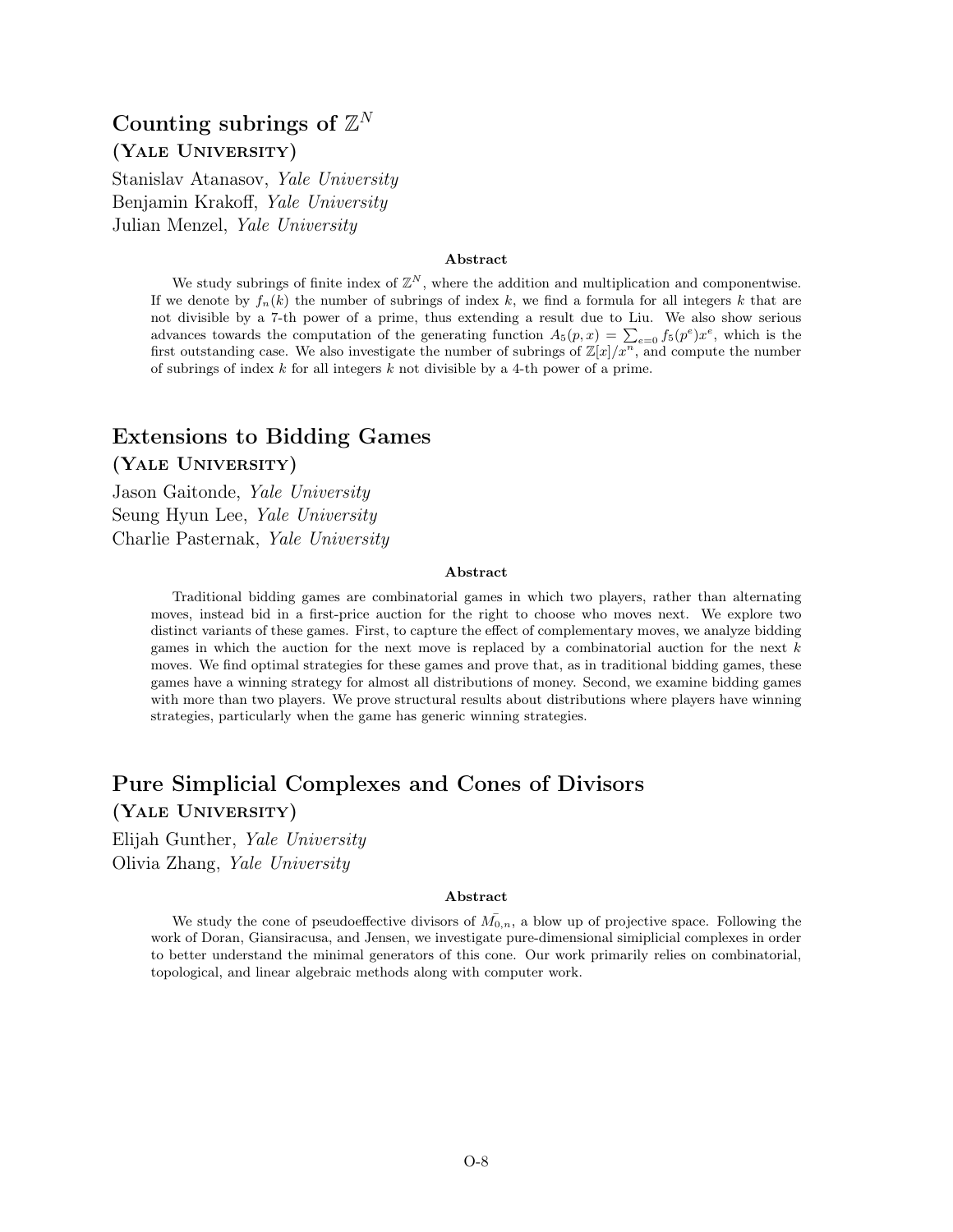## Query Complexity of Mastermind Variants (Yale University)

Aaron Berger, Yale University Christopher Chute, Yale University Matthew Stone, Yale University

#### Abstract

We consider generalizations of the popular board game "Mastermind." The game consists of two players: the codemaker and the codebreaker. At the start the codemaker chooses a vector  $(x_1, x_2, \ldots, x_n)$ with  $x_i \in [1, k]$ , which is unknown to the codebreaker, and in each turn the codebreaker makes inquiries with the end goal to discover said vector. We will discuss asymptotics for the minimum number of of guesses needed by the codebreaker to guarantee a success. We also analyze some variants of the original game, including not allowing repeated colors and non-adaptive strategies.

## Zero-Bids in a Two Player Product-Mix Auction (Yale University)

David Brandfonbrener, Yale University Eliot Levmore, Yale University Michael Zanger-Tishler, Yale University

#### Abstract

Engelbrecht-Wiggans and Kahn (1998) developed conditions under which bidders in a multi-unit, single good, nth price auction had an equilibrium strategy of pooling bids at zero instead of truthfully bidding their valuations. Klemperer (2008) created a new auction mechanism called the product-mix auction that allows the auctioneer to sell a fixed number of units allocated after the auction among multiple different varieties of goods. Klemperer assumes that the auction will have a large number of bidders and thus that the bidders will bid their valuations. We examine the product-mix auction with small numbers of bidders and find that, like the multi-unit, single good, nth price auction, there are conditions under which bidders will pool their bids at zero rather than truthfully bid their valuations.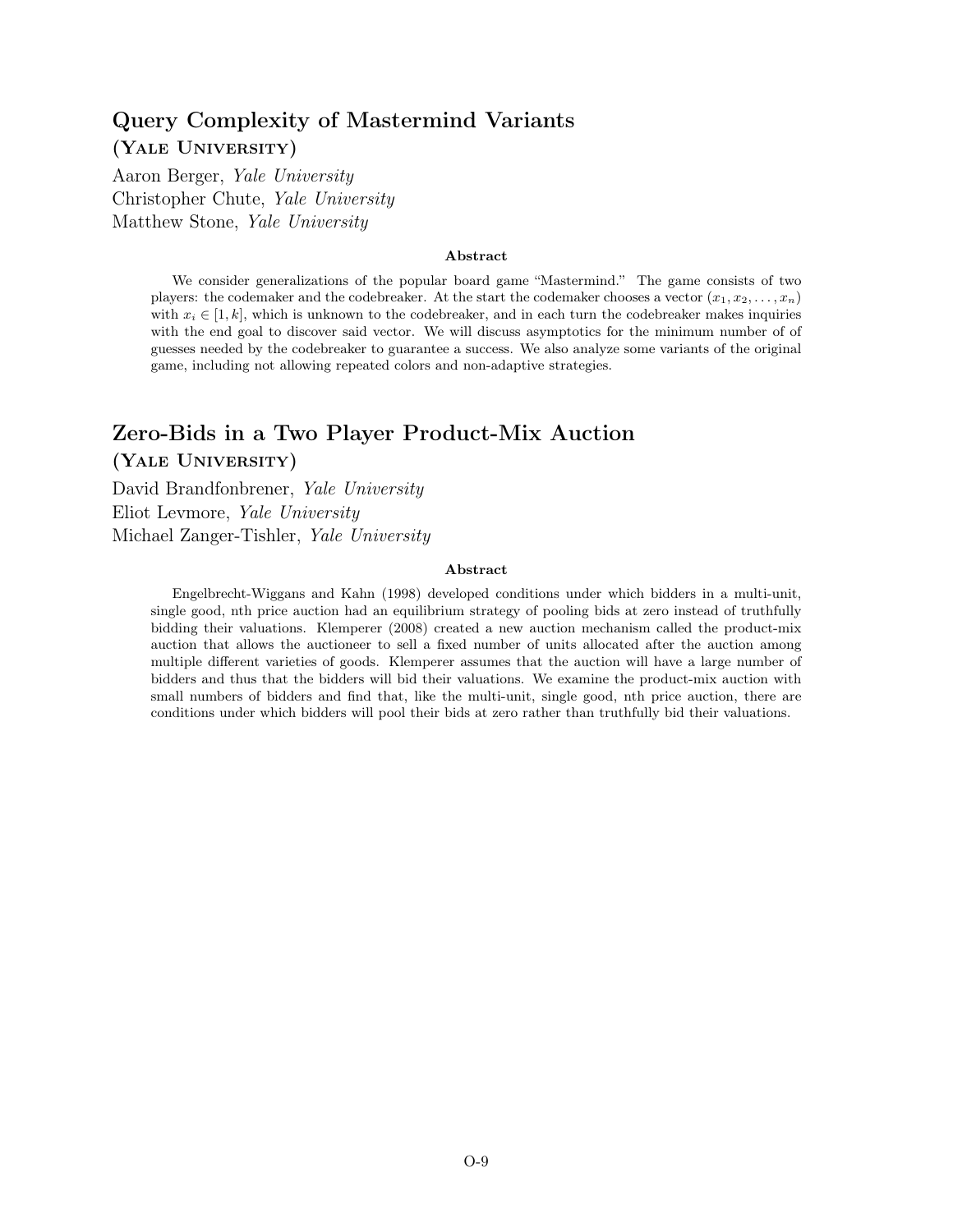University of Connecticut, July 28, 2015

## List of poster presentations

### On the Numerators of Hurwitz Numbers (Columbia University)

Kevin Choi, Columbia University Xin Xu, Columbia University

#### Abstract

Hurwitz Numbers are a sequence of rational numbers analogous to Bernoulli Numbers for the field  $\mathbb{Q}(i)$ . A result of Katz completely describes the denominators of these numbers. In this paper, we attempt to carry out the same analysis for the behavior of the numerators. It is revealed that the behavior of a prime in the numerator depends on whether p is congruent to 1 or 3 mod 4, corresponding to the splitting of primes in  $\mathbb{Q}(i)$ . We show that in the case of p congruent to 1 mod 4 the behavior is very similar to that of the sporadic behavior of the primes in the numerator of Bernoulli Numbers. In the case of p congruent to 3 mod 4, a much nicer behavior is revealed and an explicit formula is proven.

Organizers' note: Also see the oral presentation by Irit Huq-Kuruvilla (Columbia) and Nawaz Sultani (Columbia).

## Tuberculosis Disease Modeling in the USA

### (Mount Holyoke College)

Olivia Justiynski, Mount Holyoke College Chenyue Lu, Mount Holyoke College Ellie Mainou, Smith College

#### Abstract

Tuberculosis (TB) is a disease of great global epidemiological importance. According to WHO, one third of the world's population has latent TB. Not only is TB prevalence high, but the future of TB management will also have to face the additional challenge of drug resistance. Strains resistant to the most common first-line drugs for TB treatment are already widespread. We constructed a compartmental mathematical model of TB in the US that encompasses four strains of differing resistance to treatment. This model also takes into account the effect of immigration, which contributes to the prevalence of latent TB in the US. We are currently fitting parameters to recent CDC data on TB morbidity and mortality. Our goal is to use this model to predict the future impact of drug-resistant TB on the US and the most effective means of TB control.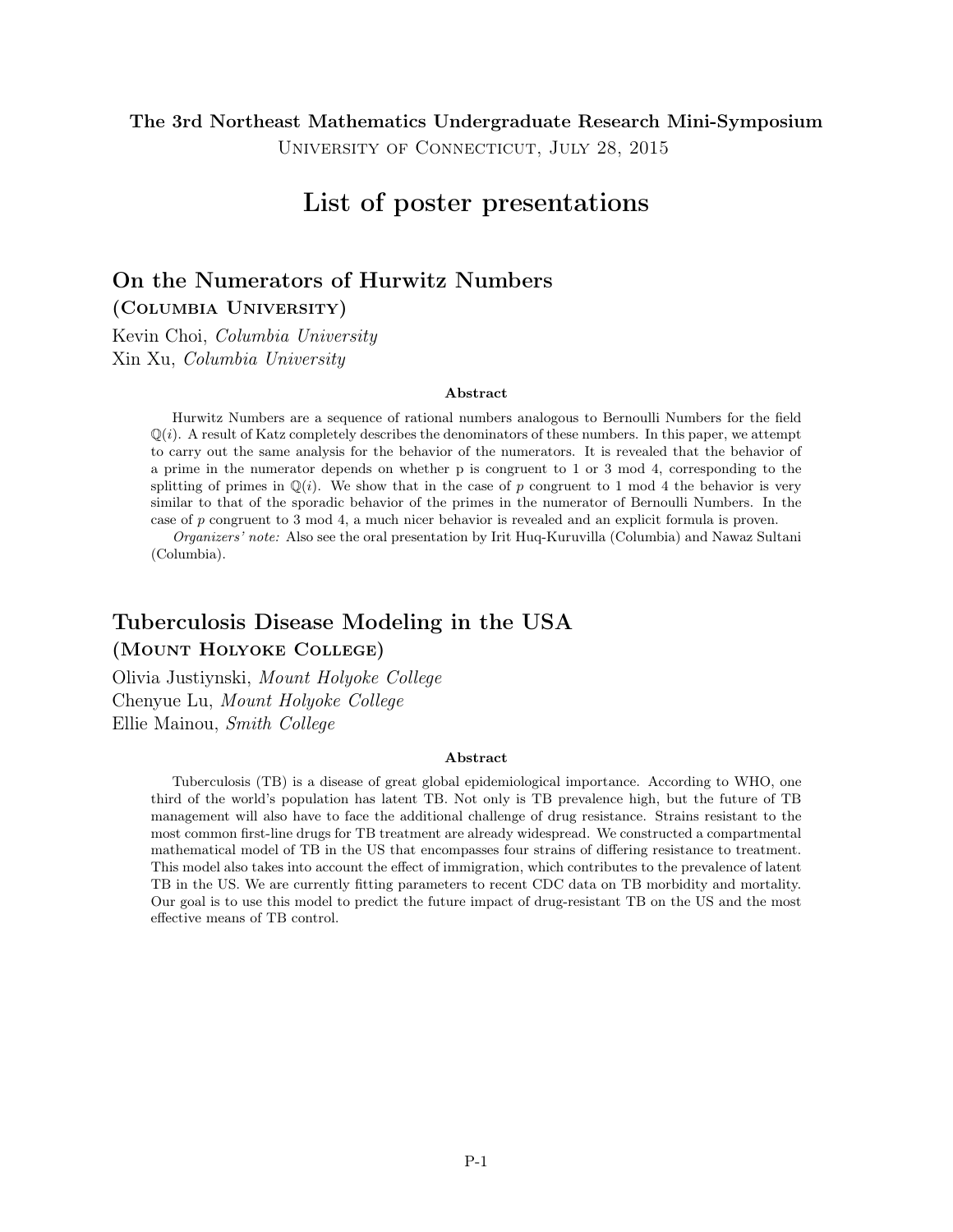## Magnetic Spectral Decimation on the Diamond Fractal (University of Connecticut)

Aubrey Coffey, Agnes Scott College

#### Abstract

The Laplacians for a large class of self-similar fractals and fractal graphs exhibit a property called spectral decimation, in which the spectra of different levels of approximation are related by a dynamical system involving a rational function. Expanding upon the work of Malozemov and Teplyaev [1], we extend some aspects of the spectral decimation method from the Laplacian operator to a magnetic Laplacian operator, and use this to numerically investigate properties of the magnetic spectrum of this operator on the diamond fractal. In particular, we identify the correct unitary transformations and projections to obtain the aforementioned rational functions.

[1] Leonid Malozemov, Leonid; Teplyaev, Alexander "Self-Similarity Operators, Operators, and Dynamics." Mathematical Physics, Analysis and Geometry Volume 6, Issue 3 (2003).

*Organizers' note:* Also see the oral presentation by Madeline Hansalik (Texas  $A\&M$ ) and Stephen Loew (Coe).

## Stabilization by Noise in  $\mathbb{C}^2$ -Valued Nonlinear Systems (University of Connecticut)

Lance Ford, University of Central Oklahoma Derek Kielty, Georgia Institute of Technology

#### Abstract

The following  $\mathbb{C}^2$ -valued system has solutions which blow up in finite time:

$$
\begin{cases}\n\frac{dz}{dt} = -\nu z + \alpha z w \\
\frac{dw}{dt} = -\nu w + \beta z w \\
z(0) = z_0 \in \mathbb{C} \\
w(0) = w_0 \in \mathbb{C},\n\end{cases}
$$
\nwhere  $\nu \in \mathbb{R}^+, \alpha, \beta \in \mathbb{R}$ .

By introducing additive Brownian noise to these equations, we can stabilize the entire system. The noise stabilizes the system by pushing unstable solution curves onto stable flow lines. Recent results have shown how additive noise can stabilize complex single–variable systems. In particular, the system is shown to be ergodic and its solutions converge exponentially fast toward a unique invariant measure. We have numerical results that suggest the same results can be produced for our multivariable system. We numerically verified that the addition of Brownian noise stabilized these formerly unstable solutions. Furthermore, we simulated the invariant measure, which has a heavy-tailed distribution.

## Wave Propagation through a Fractal Medium

### (University of Connecticut)

Edith Aromando, University of New Hampshire Lee Fisher, Appalachian State University

#### Abstract

We consider the wave equation on the unit interval with fractal measure, and use two numerical models to study wave speed and propagation distance. The first approach uses a Fourier series of eigenfunctions of the fractal Laplacian, while the second uses a Markov chain to model the transmission and reflection of classical waves on an approximation of the fractal. These models have complementary advantages and limitations, and we conjecture that they approximate the same fractal wave.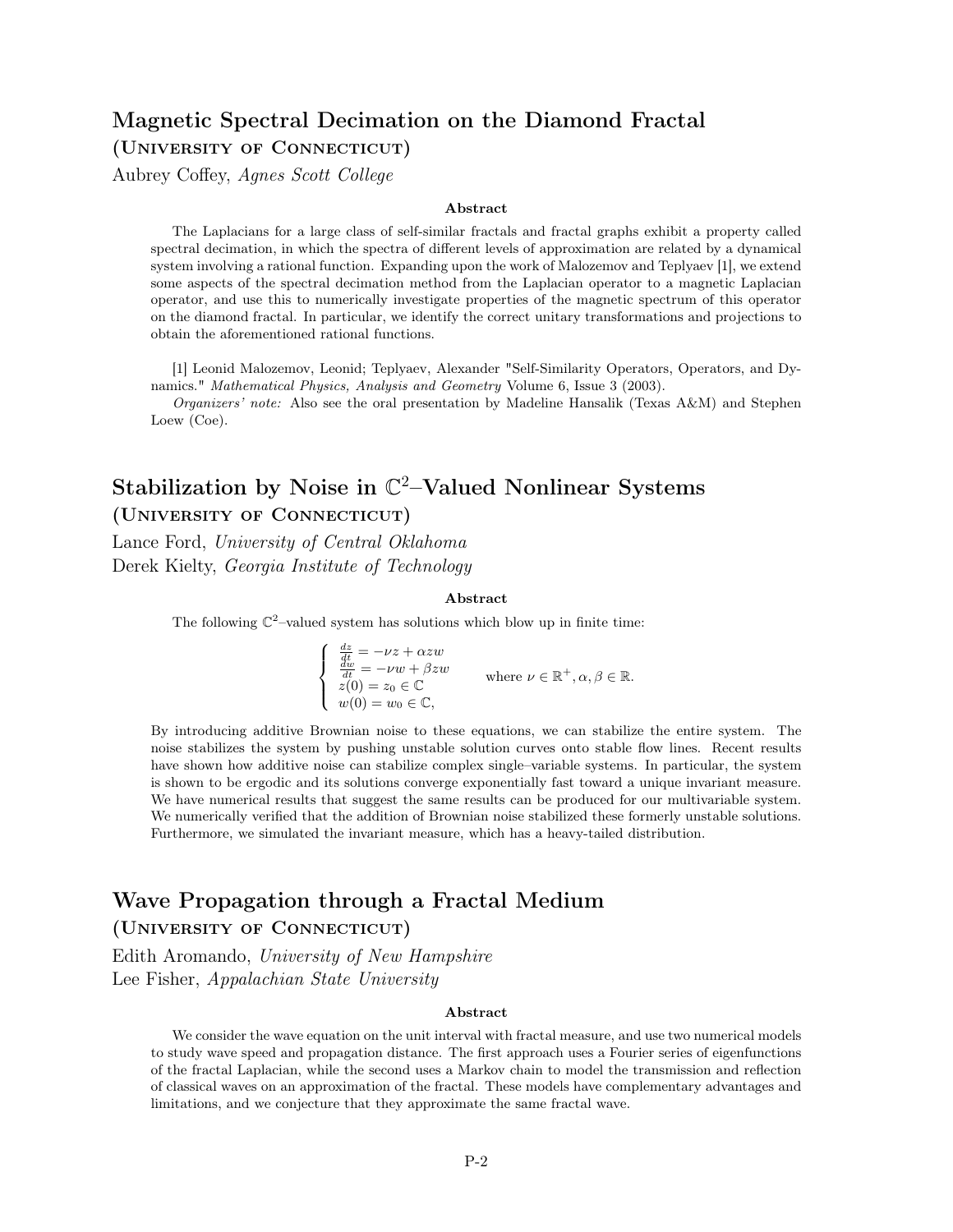## A Compartmental Model of Positive and Negative Stimulation in T Cell Receptor Signaling

(UConn Health, Center for Quantitative Medicine)

Hannah Rollins, Clemson University Alex Galarce, New College of Florida Madison Brandon, UConn Health, Center for Quantitative Medicine Reinhard Laubenbacher, UConn Health, Center for Quantitative Medicine

#### Abstract

Unlike traditional cancer treatment, the goal of Cancer Immunotherapy is to help the immune system, specifically the cancer fighting CD8+ T-cell, fight cancer. The idea was first presented in 1893 and gained traction in the 1970s. An initial activation signal from the T-cell Receptor and a secondary, amplifying signal from costimulatory receptors begin a series of signaling processes that lead to the activation of transcription factors important for the proliferation of CD8+ T-cells. Inhibitory receptors are responsible for terminating this signal and deactivating the T-cell. We present a model of the major intracellular signaling of the T-cell after its activation. Our approach utilizes mathematical modeling and simulation tools such as BioNetGen and Copasi and allows us to simulate different initial conditions of T-cell interactions as well as to further understand the intracellular T-cell activation and deactivation signals. Furthermore, we will explore how the T-cell responds to Cancer Immunotherapy treatments which block the inhibitory receptors.

## Pipeline to infer brain connectivity networks from fMRI data (UConn Health, Center for Quantitative Medicine)

Christopher Tseng, Emory University Shichao Wang, University of Pennsylvania Michael Stevens, Olin Neuropsychiatry Research Center, Institute of Living Reinhard Laubenbacher, UConn Health, Center for Quantitative Medicine Paola Vera-Licona, UConn Health, Center for Quantitative Medicine

#### Abstract

The association between functional connectivity networks and neurological diseases has been established in past studies. Accurately identifying such connections from neuroimaging data, though, is a non-trivial matter, requiring the careful selection of network inference methods, a choice that can be better informed through benchmarking. A systematic comparison of neuroscience network inference methods along with molecular biology and crowd sourced methods was performed by generating and analyzing in silico fMRI time series based on random and scale-free networks. Results were then evaluated with different statistical metrics. Methods from molecular biology performed well, with GENIE consistently scoring in the top 3 methods. Creating consensus networks also proved effective, with a consensus of the top five methods consistently outperforming individual methods. A pipeline for inferring brain connectivity networks should include a consensus network of the top 5 performing methods for improved results.